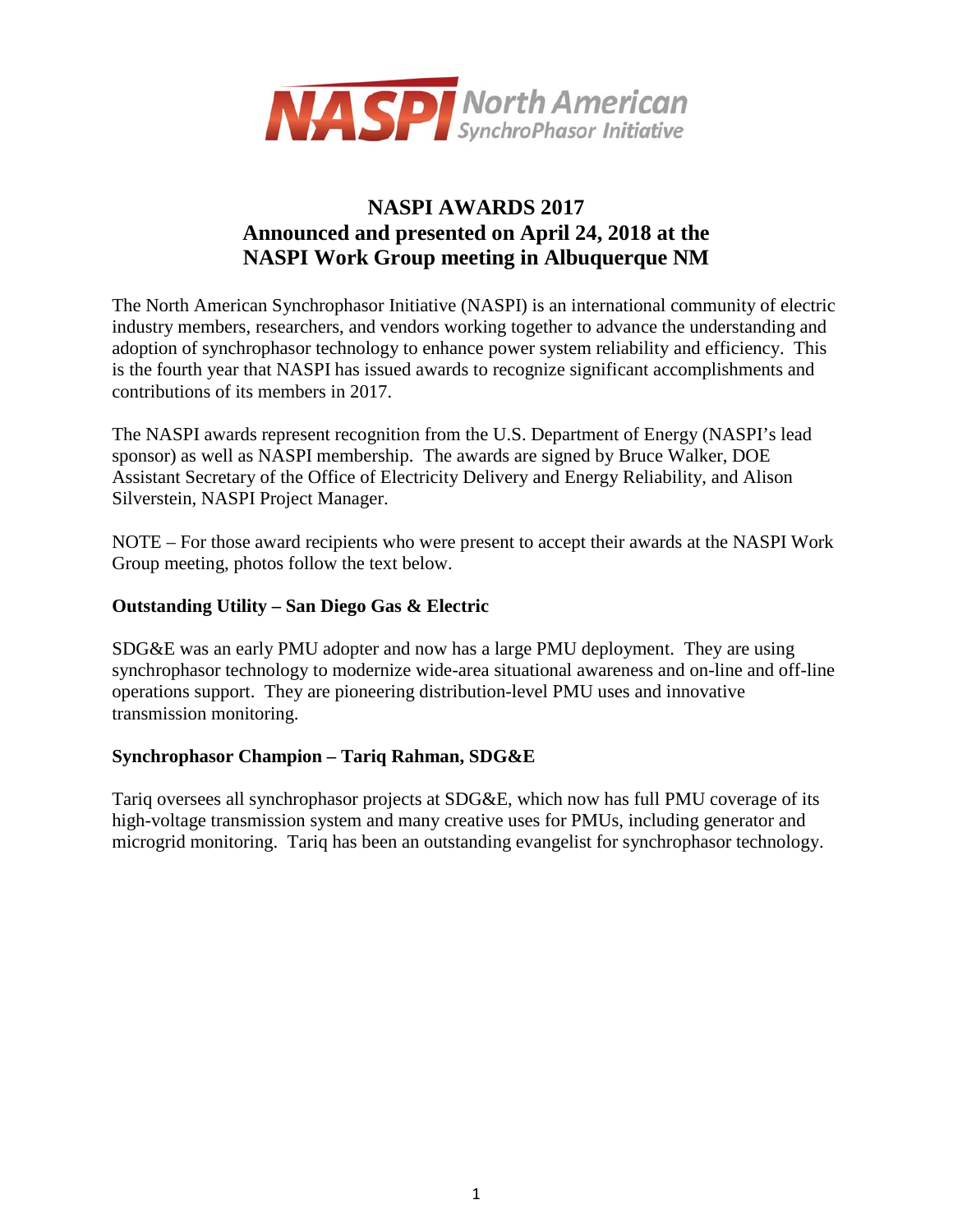



Alison Silverstein (NSPI Project Manager) with Tariq Rahman & Hassan Ghoudjehbaklou (SDG&E); Silverstein & Rahman

# **Outstanding Reliability Coordinator – Peak Reliability Coordinator**

Peak RC uses over 300 of its members' PMUs for real-time high-speed monitoring and situational awareness across the 16-state Western Interconnection. Peak uses pioneering software for baselining, oscillation and voltage monitoring, model verification, linear state estimation, and more. Peak has been a strong contributor and leader within NASPI and the industry.



Alison Silverstein (NASPI Project Manager) with Hongming Zhang & Alex Ning (Peak RC)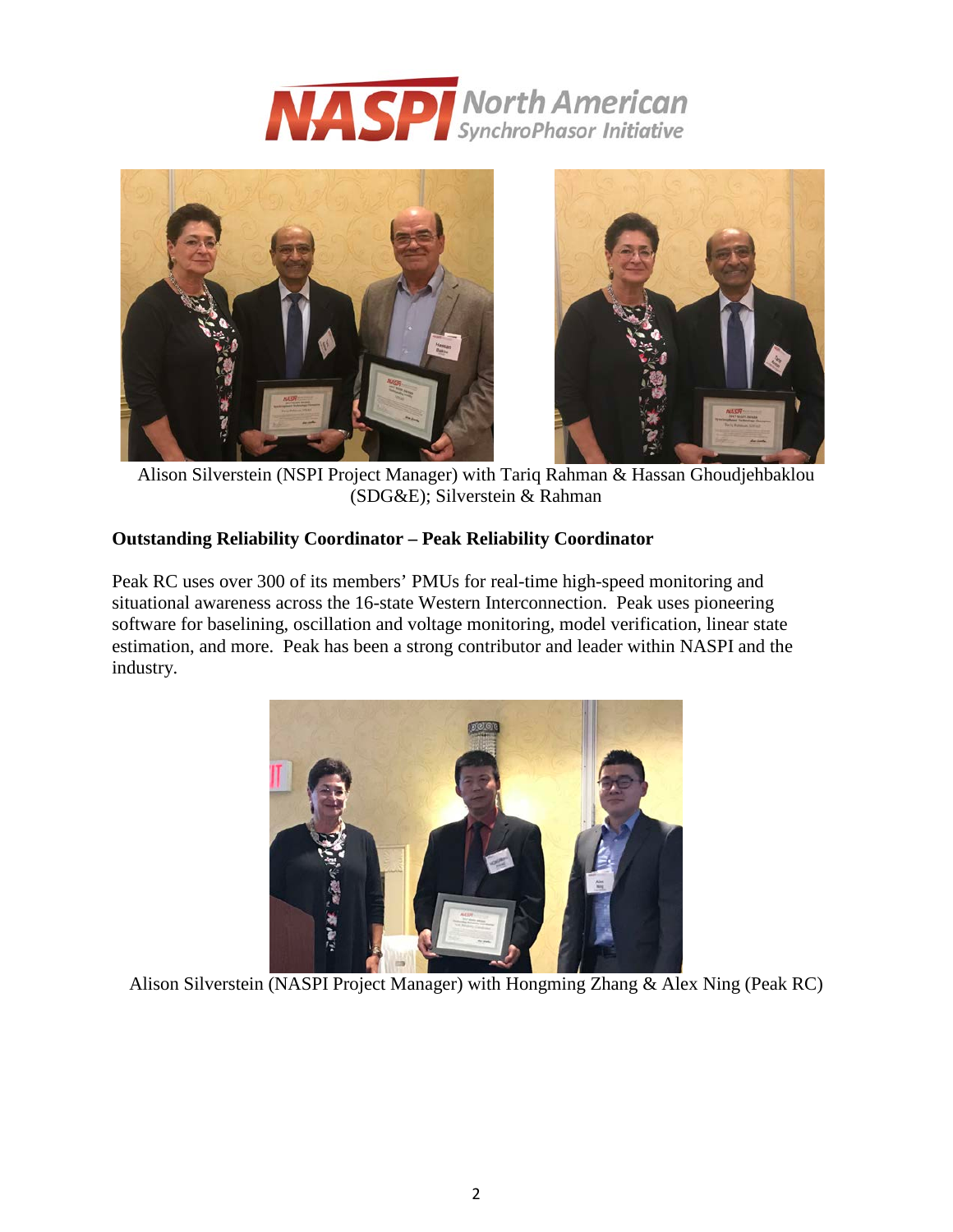

# **Lifetime Achievement Award – Vahid Madani (PG&E, retired)**

Vahid Madani recognized the potential of synchrophasor technology to improve grid operations and reliability early on. His commitment and industry leadership over two decades at PG&E greatly accelerated the maturity, adoption and use of synchrophasor technology.



Alison Silverstein (NASPI Project Manager) and Vahid Madani

### **Control Room Solutions Task Team Most Valuable Player – Dr. Sarma (NDR) Nuthalapati (Peak Reliability Coordinator)**

NDR has been a huge contributor to the CRSTT's efforts to help control room operators understand and use PMU data. He has led development of the Oscillation Detection and Phase Angle Alarming papers and contributed to the video event library and other papers. His knowledge and enthusiasm encourage others to do better.

### **Data & Network Management Task Team Most Valuable Player – Tony Faris (Bonneville Power Administration)**

Tony pioneered industry efforts for PMU functionality, performance and interoperability testing. His work on PMU data quality and management and, recently, on alternative data archive technologies will enable future synchrophasor-based analytics that are impossible today. Tony has been exemplary at sharing and teaching BPA's insights with others through NASPI and elsewhere.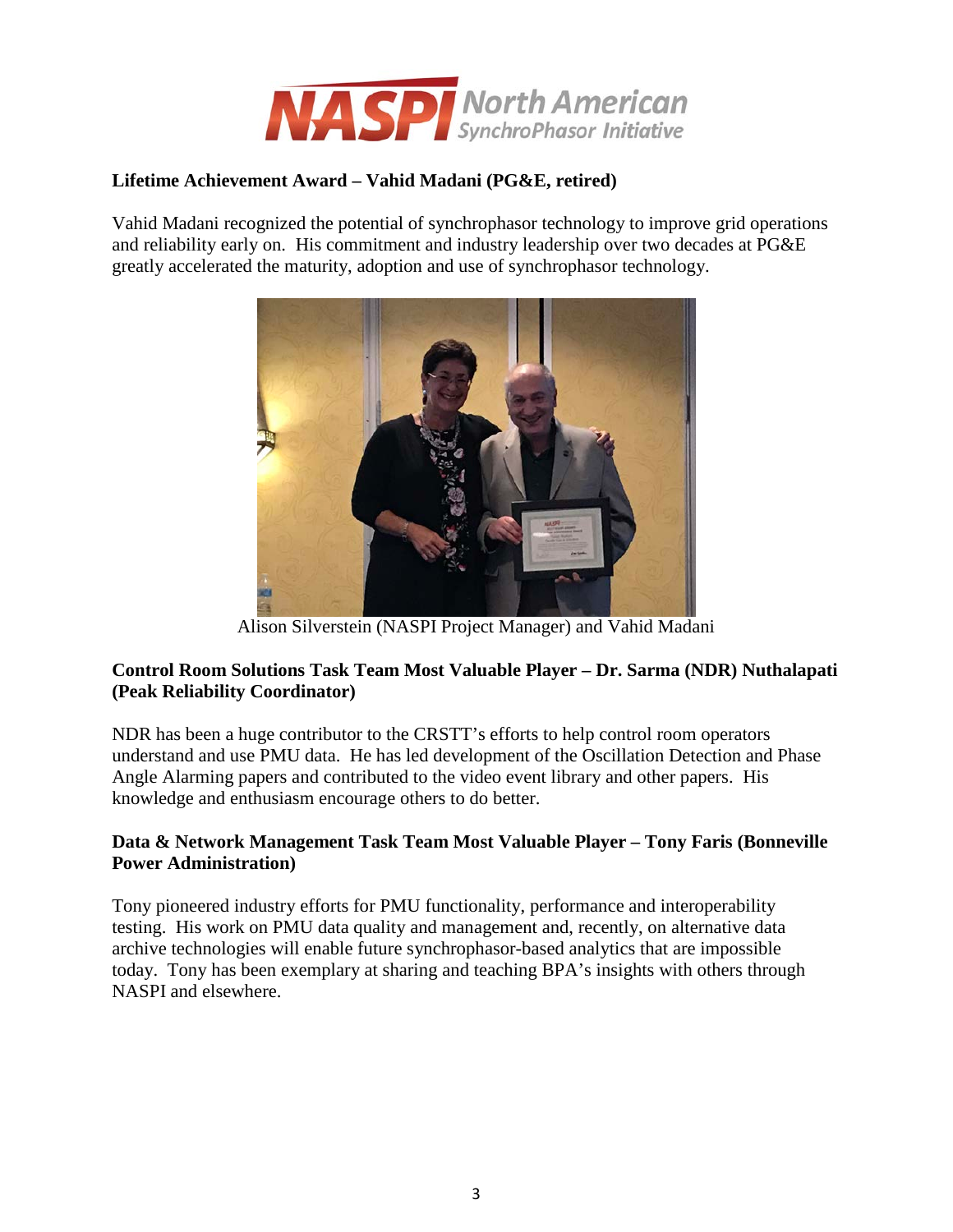

# **Distribution Task Team Most Valuable Player – Dr. Sascha von Meier, California Institute for Energy & Environment**

Sascha accepted the challenge of standing up and leading NASPI's Distribution Task Team in 2016. Since then, the DisTT has attracted many new members, produced an excellent technical paper, and has more foundational technical work under way on emerging distribution opportunities and analytical methods.



Alison Silverstein (NASPI Project Manager) & Dr. Alexandra von Meier (CIEE, UC Berkeley)

### **Engineering Analysis Task Team Most Valuable Player – Dr. Brett Amidan (Pacific Northwest National Laboratory)**

After several years applying artificial intelligence tools to PMU data, Brett is leading and coordinating EATT activity on data mining techniques and tools. This technical paper will be valuable for the entire industry.



Alison Silverstein (NASPI Project Manager) & Dr. Brett Amidan (PNNL)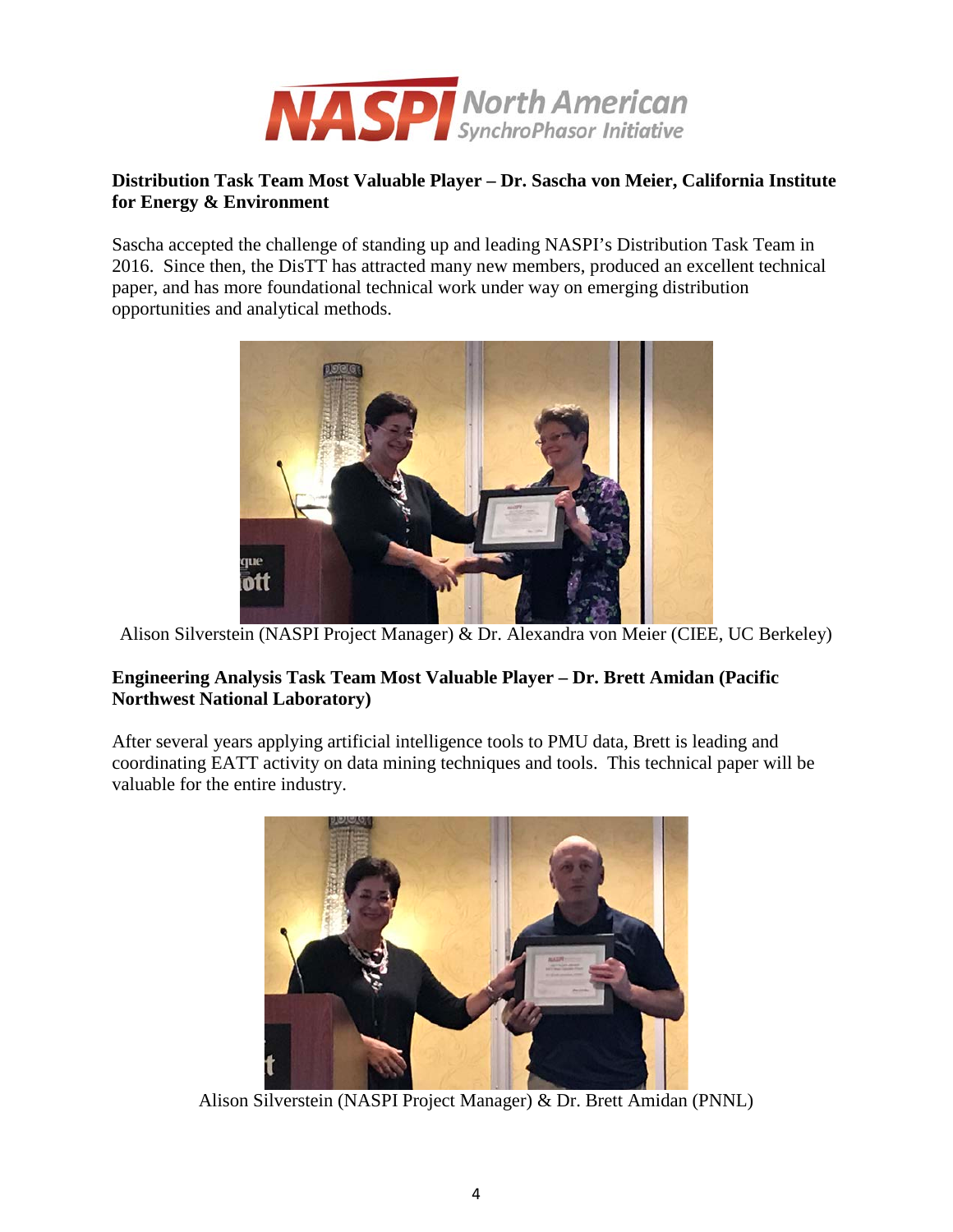

# **Performance Requirements, Standards & Verification Task Team Most Valuable Player -- Dr. Allen Goldstein (National Institute for Standards & Technology)**

Allen has been a steadfast leader and contributor to the standardization and performance testing and quantification of PMUs and synchrophasor measurement. He has led the IEEE ICAP Test Suite refinement, revisions to the PMU test guide (C37.242), and the Phasor Application Requirements Task Force applications testing effort. He has been a strong contributor to the PRSVTT, IEEE-PES and the industry as a whole.



Alison Silverstein (NASPI Project Manager) & Dr. Allen Goldstein (NIST)

# **Outstanding Graduate Student (1) -- Jiecheng (Jeff) Zhao (University of Tennessee, Knoxville)**

As a graduate student, Jeff has contributed to a number of important synchrophasor initiatives, including examining the impact of measurement error on synchrophasor applications, developing a novel ultra-fast PMU for dynamic transient monitoring, improved FDR quality, and worked on machine learning for data authentication and cyber-security. He has shared this work through NASPI.